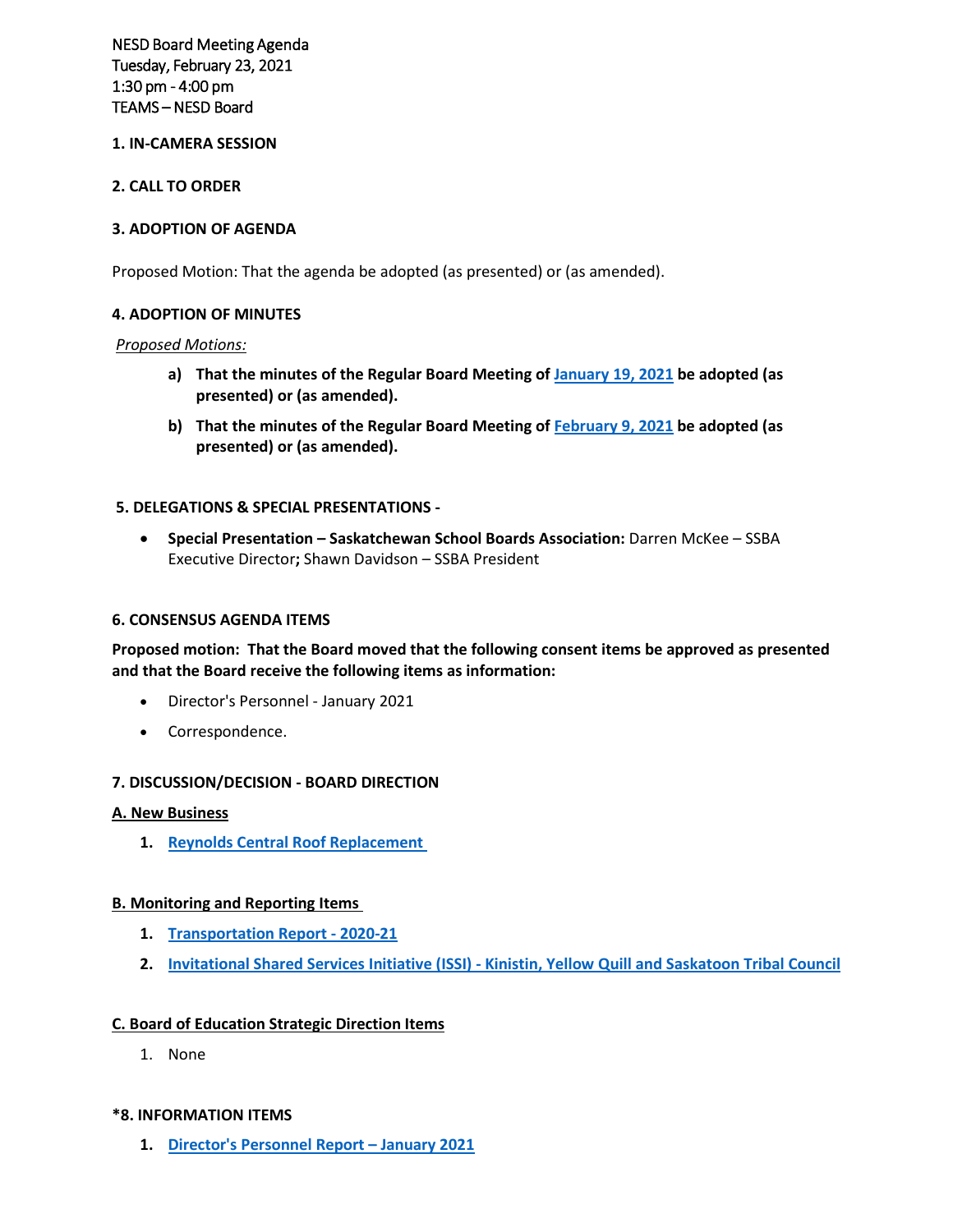NESD Board Meeting Agenda Tuesday, February 23, 2021 1:30 pm - 4:00 pm TEAMS – NESD Board

- **2. Out of Province Travel NONE**
- **3. CONFIDENTIAL Student Suspensions None**
- **4. Administrative Procedures –**
- **5. MISC.**

## **\*9. CORRESPONDENCE**

- **1. Arborfield SCC-Letter to Board-January 19, 2021**
- **2. CAPSLE 2021 Virtual Conference May 2-4, 2021 from 12:00pm 4:00pm.**

## **10. SASKATCHEWAN SCHOOL BOARDS ASSOCIATION**

- **1. 2021 Spring Assembly April 15 and 16, 2021 VIRTUAL**
	- **1. AGENDA**
	- **2. SSBA SURVEY DEADLINE April 2, 2021**
	- **3. REGISTRATION DEADLINE April 12, 2021** (**let Triki know by April 11** *she will register the people who plan to attend*)

## **11. IDENTIFICATION OF EMERGENT ITEMS FOR NEXT MEETING**

- **12. ADJOURNMENT**
- **13. TEN-MINUTE RECESS AND MEDIA INTERVIEWS (if necessary)**
- **14. CLOSED SESSION ROUNDTABLE AND MEETING REVIEW**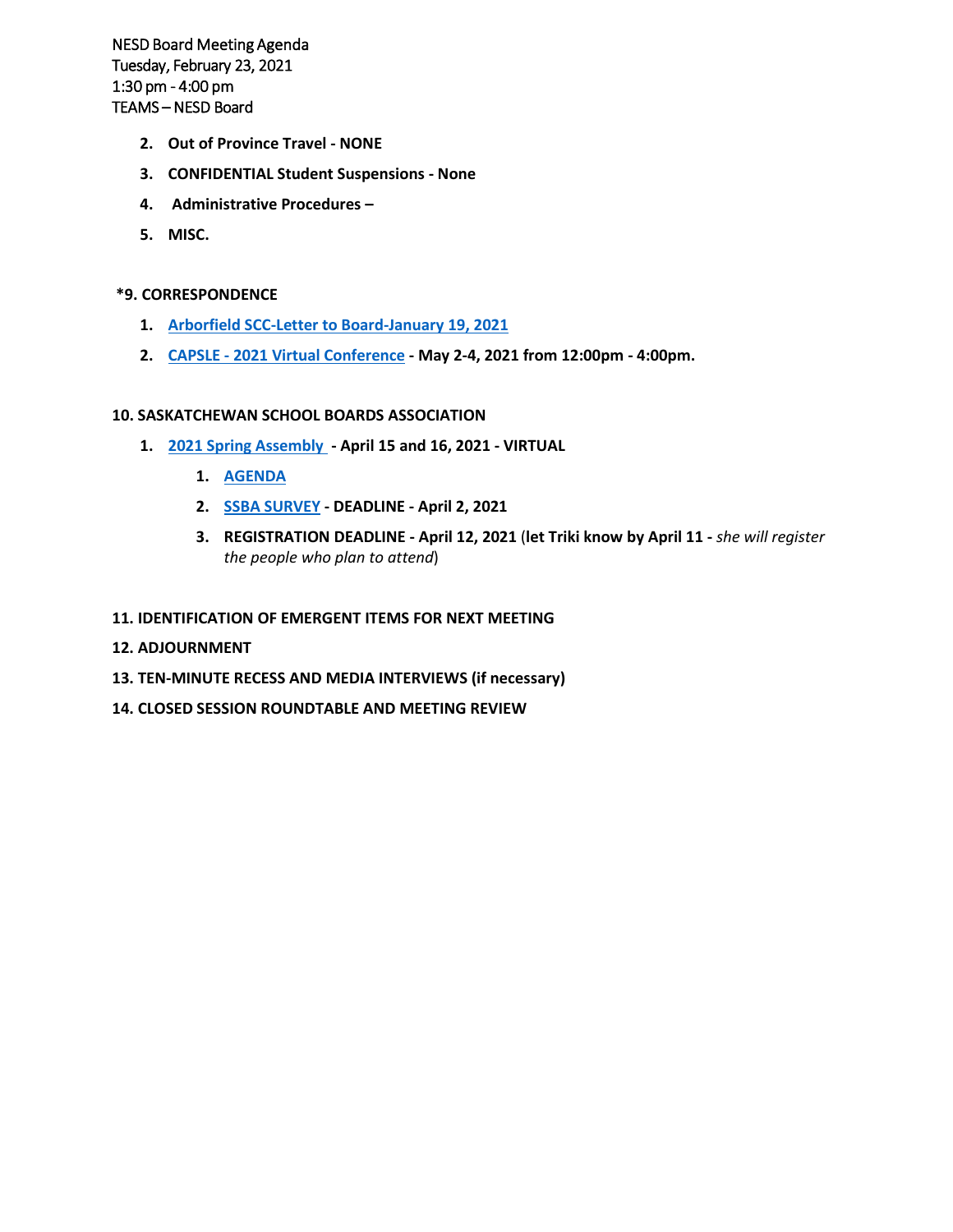**MINUTES OF A MEETING:** of the Board of Education of the North East School Division No. 200 of Saskatchewan, held on Tuesday, January 19, 2021 at 1:30 pm virtually via BOARD TEAMS, due to the COVID 19 Pandemic.

## **PRESENT:**

| Kathrene Banks | Ted Kwiatkowski      | Director of Education:<br>Don Rempel   |
|----------------|----------------------|----------------------------------------|
| Kevin Graham   | Kevin Trew           | Supt. of Business Admin.: Wanda McLeod |
| Dustin Kelsey  | Marla Walton - Chair |                                        |
| Lori Kidney    |                      |                                        |

## **ABSENT:** *None*

## **CALL TO ORDER** at 1:00 pm

## **ADOPTION OF AGENDA**

| 2021-01-01 |                        | L. Kidney moved that the agenda be adopted as presented.                                                                                                                                                                          | <b>CARRIED</b> |
|------------|------------------------|-----------------------------------------------------------------------------------------------------------------------------------------------------------------------------------------------------------------------------------|----------------|
|            | <b>MINUTES</b>         |                                                                                                                                                                                                                                   |                |
| 2021-01-02 |                        | D. Kelsey moved that the minutes of the Regular Board Meeting held on November 24, 2020<br>be adopted as presented.                                                                                                               | <b>CARRIED</b> |
|            |                        | <b>SPECIAL PRESENTATION: NONE</b>                                                                                                                                                                                                 |                |
|            | <b>CONSENSUS ITEMS</b> |                                                                                                                                                                                                                                   |                |
| 2021-01-03 |                        | K. Bank moved that the Board approve the following consent items as presented and that<br>the Board receive the following items as information:                                                                                   |                |
|            | $\bullet$              | Director's Personnel - November and December 2020                                                                                                                                                                                 | <b>CARRIED</b> |
|            | $\bullet$              | AP 706 - Purchasing (amended)                                                                                                                                                                                                     |                |
|            |                        | Correspondence.                                                                                                                                                                                                                   |                |
|            | <b>NEW BUSINESS</b>    |                                                                                                                                                                                                                                   |                |
| 2021-01-04 |                        | K. Graham moved that the Board approve the use of up to \$40,000 from unrestricted<br>accumulated surplus in 2020-21 to help fund the purchase of a multi-functional school<br>activity bus for L.P. Miller Comprehensive School. | <b>CARRIED</b> |
| 2021-01-05 |                        | i. K. Trew moved that the Board approve the purchase of a multi-functional school activity<br>bus for L.P. Miller Comprehensive School during the 2020-21 fiscal year.                                                            | <b>CARRIED</b> |
| 2021-01-06 |                        | ii. T. Kwiatkowski moved that the Board approve moving \$10,122 from unrestricted<br>accumulated surplus to internally restricted accumulated surplus for digital projector<br>replacement.                                       | <b>CARRIED</b> |
| 2021-01-07 | 2020-21.               | iii. L. Kidney moved that the Board approve purchases by the schools totaling up to<br>\$414,420 from the school carry over internally restricted accumulated surplus during                                                      | <b>CARRIED</b> |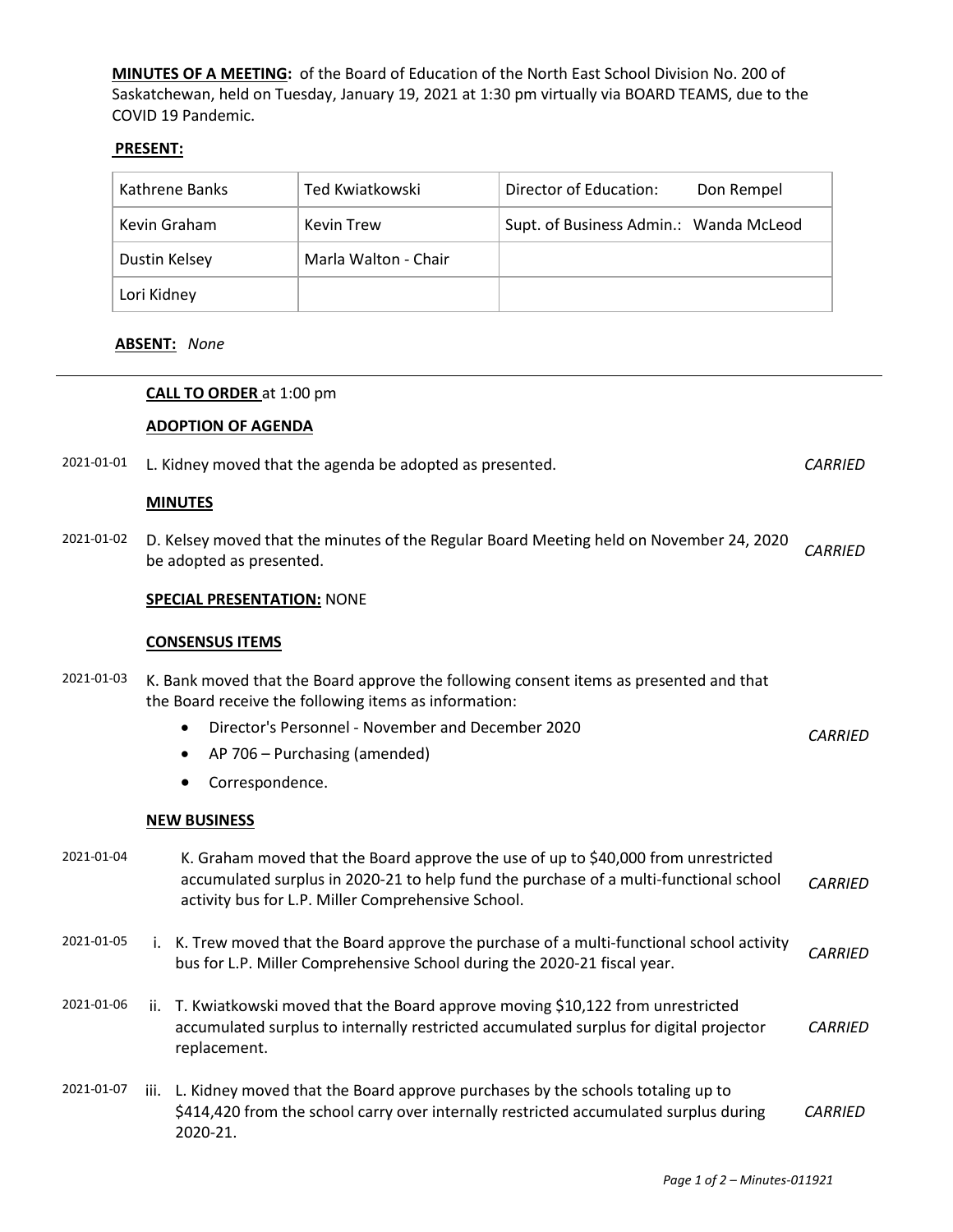| 2021-01-08 | K. Bank moved that the Board receive the by-election update for Subdivision No. 5.                                                                                                                                                                                                                                                                                                                                                                                                                                                                         | <b>CARRIED</b> |
|------------|------------------------------------------------------------------------------------------------------------------------------------------------------------------------------------------------------------------------------------------------------------------------------------------------------------------------------------------------------------------------------------------------------------------------------------------------------------------------------------------------------------------------------------------------------------|----------------|
| 2021-01-09 | K. Graham moved that the Board approve that on February 9, 2021 at 12:00 (noon) a regular<br>meeting of the board will be held via Microsoft Teams.                                                                                                                                                                                                                                                                                                                                                                                                        | <b>CARRIED</b> |
|            | <b>MONITORING AND REPORTING ITEMS</b>                                                                                                                                                                                                                                                                                                                                                                                                                                                                                                                      |                |
| 2021-01-10 | K. Trew moved that the Board approves 2019-20 Facilities Project Report.                                                                                                                                                                                                                                                                                                                                                                                                                                                                                   | <b>CARRIED</b> |
| 2021-01-11 | T. Kwiatkowski moved that the Board accept the financial report for the three months<br>ending November 30, 2020.                                                                                                                                                                                                                                                                                                                                                                                                                                          | <b>CARRIED</b> |
|            | <b>STRATEGIC DIRECTION ITEMS</b>                                                                                                                                                                                                                                                                                                                                                                                                                                                                                                                           |                |
| 2021-01-12 | D. Kelsey moved that the Board of Education approve the draft 2021-2022 school year<br>calendar and alternate school year calendar for distribution to seek feedback from School<br>Community Councils and the NETA and CUPE executives.                                                                                                                                                                                                                                                                                                                   | <b>CARRIED</b> |
| 2021-01-13 | K. Bank moved that the Board approves the submission of the following projects, in order of<br>priority, to the Ministry of Education Infrastructure Branch by the North East School Division<br>in the 2022-23 Application for Major Capital Project Funding:<br>Joint Use Addition to Melfort and Unit Comprehensive Collegiate, new expansion onto<br>i.<br>the Collegiate to consolidate two to five schools<br>(addition/consolidation/modernization/renovation)<br>L.P. Miller Comprehensive School (consolidation/modernization/renovation).<br>ii. | <b>CARRIED</b> |
| 2021-01-14 | K. Trew moved that BE IT RESOLVED THAT the Board of Education plan for an attendance<br>area inclusive of most Arborfield and Carrot River students in a new K-12 School to be built<br>in Carrot River; AND THAT the school community and municipalities of Arborfield and Carrot<br>River be engaged as stakeholders in the planning and future operation of a new K-12 school<br>to replace the current Arborfield School, Carrot River Elementary School and Carrot River<br>Junior and Senior High School;                                            | <b>CARRIED</b> |
|            | AND FURTHERMORE, THAT the Board of Education will initiate a school review process to<br>consider the closure of Arborfield School no later than October 15 of 2022 with the earliest<br>date for possible closure being July 1 of 2023.                                                                                                                                                                                                                                                                                                                   |                |
| 2021-01-15 | D. Kelsey moved that the Board of Education is prepared to enter into discussion and<br>planning for an educational services agreement with Kinistin Saulteaux Nation.                                                                                                                                                                                                                                                                                                                                                                                     | <b>CARRIED</b> |
|            | <b>ADJOURNMENT</b>                                                                                                                                                                                                                                                                                                                                                                                                                                                                                                                                         |                |
| 2021-01-16 | K. Graham moved that the Board Meeting adjourn at 2:00 pm.                                                                                                                                                                                                                                                                                                                                                                                                                                                                                                 | <b>CARRIED</b> |

 $\overline{\phantom{a}}$  , and the set of the set of the set of the set of the set of the set of the set of the set of the set of the set of the set of the set of the set of the set of the set of the set of the set of the set of the s

Board Chairperson/Vice-Chair Superintendent of Business Administration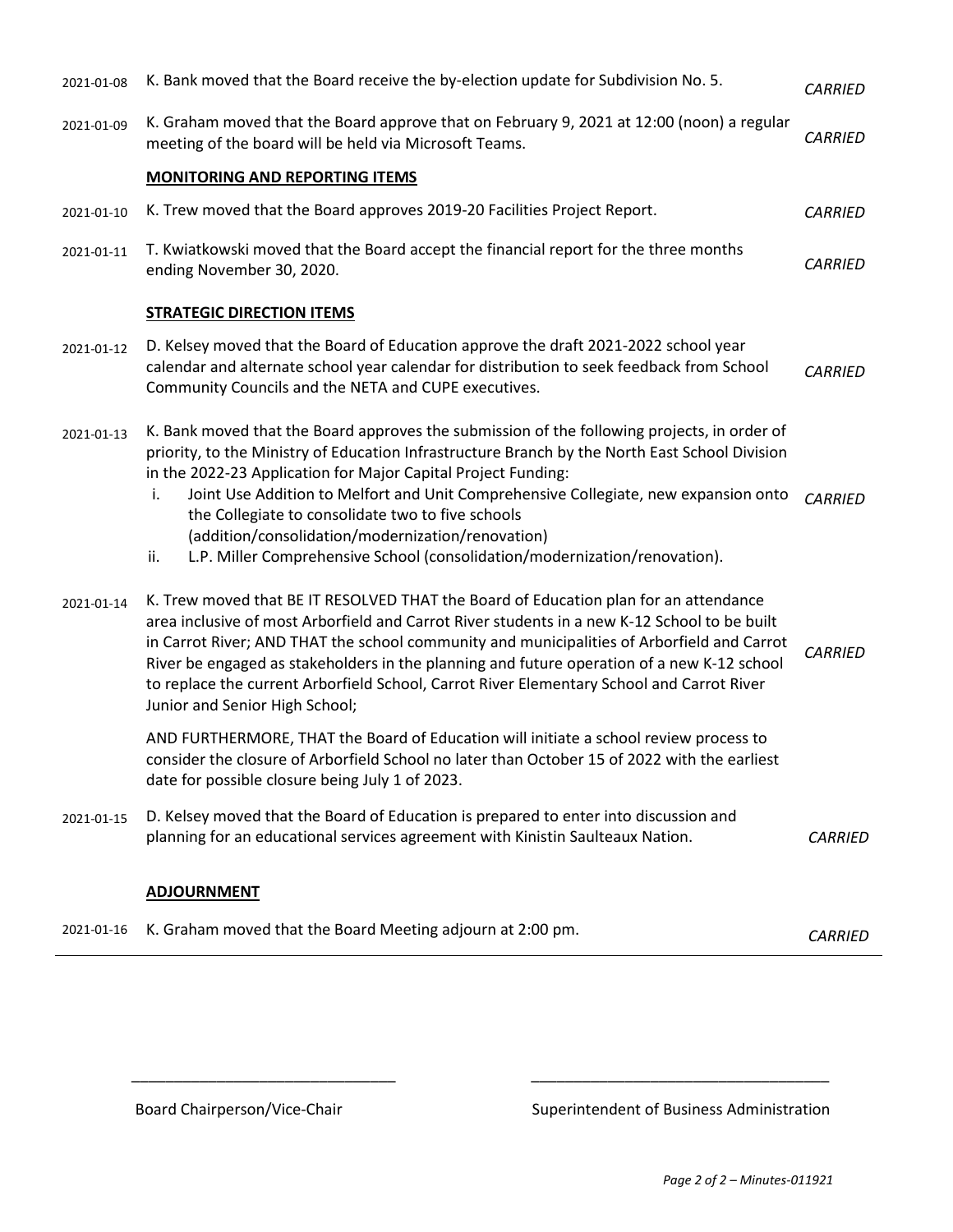**MINUTES OF A MEETING:** of the Board of Education of the North East School Division No. 200 of Saskatchewan, held on Tuesday, February 9, 2021 at 12:00 pm virtually via BOARD TEAMS, due to the COVID 19 Pandemic.

## **PRESENT:**

| Kathrene Banks | Ted Kwiatkowski      | Director of Education:<br>Don Rempel   |
|----------------|----------------------|----------------------------------------|
| Kevin Graham   | Kevin Trew           | Supt. of Business Admin.: Wanda McLeod |
| Dustin Kelsey  | Marla Walton - Chair |                                        |
| Lori Kidney    |                      |                                        |

#### **ABSENT:** NONE

## **CALL TO ORDER** at 12:01 pm.

#### **ADOPTION OF AGENDA**

| 2021-02-17 T. Kwiatkowski moved that the agenda be adopted as presented. | <b>CARRIED</b> |
|--------------------------------------------------------------------------|----------------|
|                                                                          |                |

#### **NEW BUSINESS**

- 2021-02-18 K. Trew moved that the Board approve Thurston Engineering as the commissioning agent for *CARRIED* the design and construction of the new Carrot River school, subject to contract negotiations.
- 2021-02-19 K. Banks moved that the Board approves the polling places for the Subdivision 5 by-election on March 8, 2021 at Gronlid, Naicam, and Star City. *CARRIED*

#### **ADJOURNMENT**

|  | 2021-02-20 L. Kidney moved that the Board Meeting adjourn at 12:14 pm. | CARRIED |
|--|------------------------------------------------------------------------|---------|
|--|------------------------------------------------------------------------|---------|

 $\overline{\phantom{a}}$  ,  $\overline{\phantom{a}}$  ,  $\overline{\phantom{a}}$  ,  $\overline{\phantom{a}}$  ,  $\overline{\phantom{a}}$  ,  $\overline{\phantom{a}}$  ,  $\overline{\phantom{a}}$  ,  $\overline{\phantom{a}}$  ,  $\overline{\phantom{a}}$  ,  $\overline{\phantom{a}}$  ,  $\overline{\phantom{a}}$  ,  $\overline{\phantom{a}}$  ,  $\overline{\phantom{a}}$  ,  $\overline{\phantom{a}}$  ,  $\overline{\phantom{a}}$  ,  $\overline{\phantom{a}}$ 

Board Chairperson/Vice-Chair Superintendent of Business Administration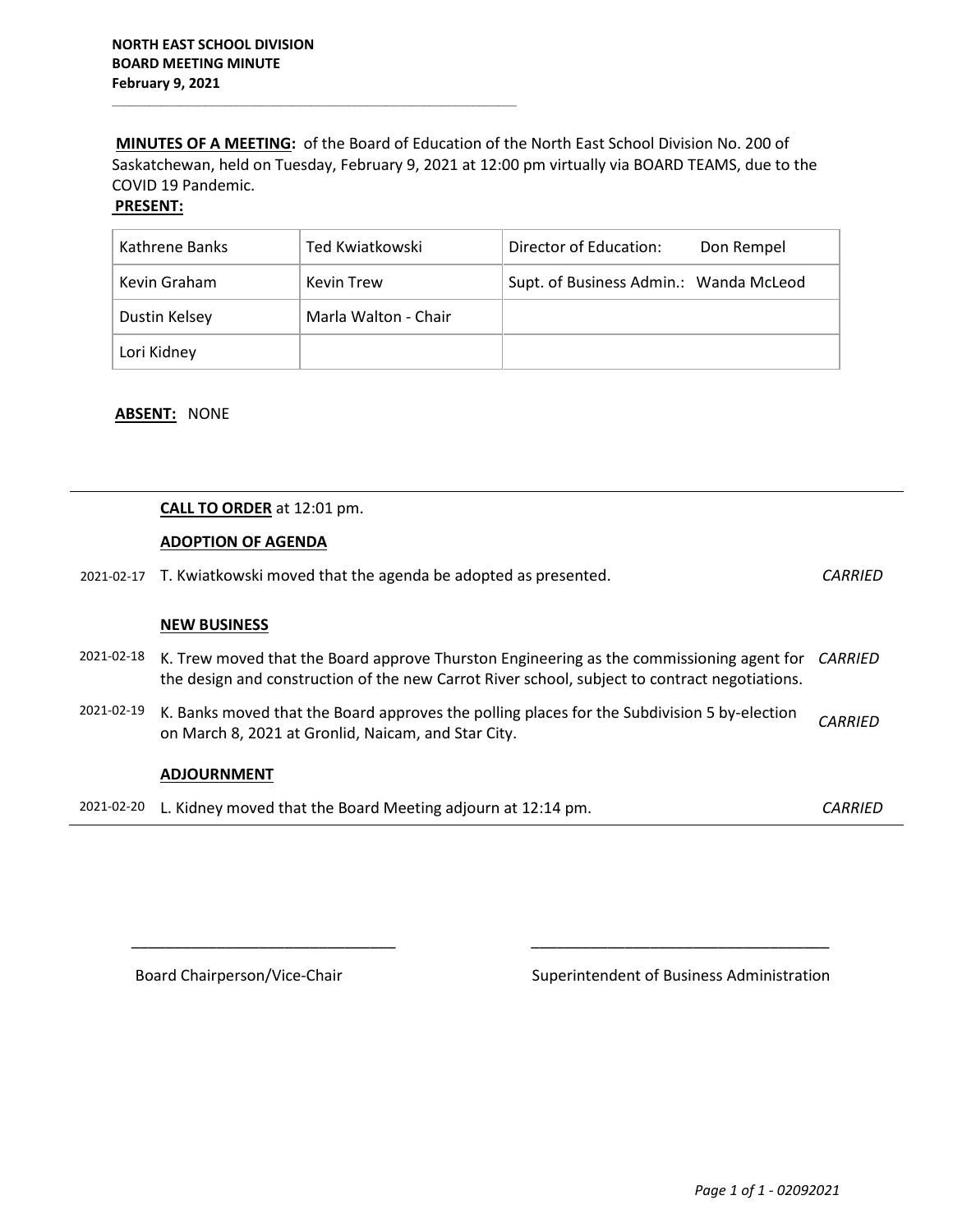

## **Meeting Date: February 23, 2021**

## **Topic: Reynolds Central School – Roof Replacement**

| <b>MEETING</b>                | <b>AGENDA ITEM</b>                   | <b>INTENT</b>        |
|-------------------------------|--------------------------------------|----------------------|
| $\boxtimes$ Board Meeting     | ⊠New Business                        | $\Box$ Information   |
| $\Box$ Committee of the Whole | $\Box$ Board Strategic Direction     | $\boxtimes$ Decision |
|                               | $\Box$ Monitoring or Reporting Items | $\square$ Discussion |
|                               | $\square$ Information Items          |                      |
|                               | $\Box$ Correspondence                |                      |
|                               |                                      |                      |

## **BACKGROUND**

Preventative Maintenance and Renewal (PMR) Program provided the North East School Division with approximately \$1.7 million in 2019-20. The 2020-21 funding amount will be announced during the 2021-22 provincial budget.

The *Preventative Maintenance and Renewal Funding Program Guidelines* of the Ministry of Education provides the following as a description of the program:

- The PMR Funding Program will allow boards of education and the conseil scolaire to maintain owned facilities in satisfactory condition. The funding is intended to assist the proactive inspection, detection, and correction of failures before they occur and before they develop into major defects.
- Project activity types eligible for PMR funding include: architectural systems (such as building envelope, and roofing systems); mechanical systems (such as heating, ventilation and air conditioning systems); electrical systems; site work (such as paving); environmental; and studies (such as feasibility).

The deadline for submitting the three-year PMR plans and budgets to the Ministry of Education was June 30, 2020. The Board approved projects totaling \$1,275,760 for the 2020-21 fiscal year. At August 31, 2020, the audited financial statements reported approximately \$2.9 million remaining in PMR Maintenance Project Allocations accumulated surplus. There is an expectation that PMR funding for 2020-21 will total approximately \$1.7 million (similar to prior years).

## **CURRENT STATUS**

The 2020-21 PMR plan included \$85,000 for the roof replacement of sections 1, 3 and 5 to 10 at Reynolds Central School. After the engineering drawings were completed, a more accurate budget has been determined at \$200,000. The original budget used was based on information from a local contractor and they had used a residential per square meter rate for the estimate (and a commercial rate should have been used). Administration would like to request the use of additional PMR dollars to fund the roof replacement.

## **RECOMMENDATION**

## **Proposed board motions:**

That the Board approve the use of up to \$200,000 in Preventative Maintenance and Renewal funds in 2020-21 for the roof replacement of sections 1, 3, 5, 6, 7, 8, 9 and 10 at Reynolds Central School.

| <b>PREPARED BY</b>                                                                                      | <b>DATE</b>              | <b>ATTACHMENTS</b> |
|---------------------------------------------------------------------------------------------------------|--------------------------|--------------------|
| Wanda McLeod,<br><b>Superintendent of Business Administration</b><br>Jeff Zenner, Manager of Facilities | <b>February 16, 2021</b> |                    |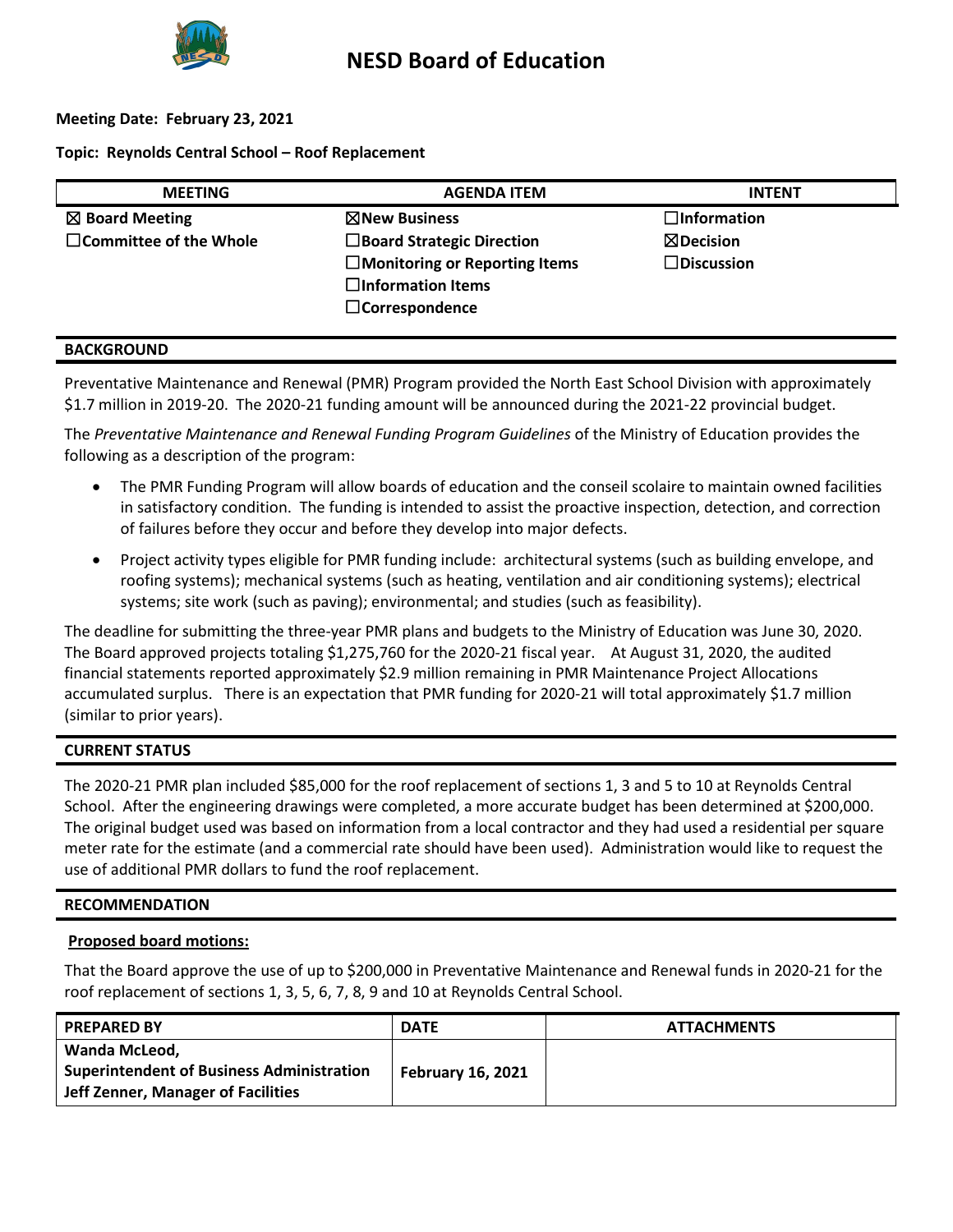

# **NESD Board of Education**

## **Meeting Date: February 23, 2021**

## **Topic: 2020-21 Transportation Report: September 2020 to January 2021**

| <b>MEETING</b>                | <b>AGENDA ITEM</b>                        | <b>INTENT</b>         |
|-------------------------------|-------------------------------------------|-----------------------|
| $\boxtimes$ Board Meeting     | $\square$ New Business                    | $\square$ Information |
| $\Box$ Committee of the Whole | $\Box$ Board Strategic Direction          | $\boxtimes$ Decision  |
|                               | $\boxtimes$ Monitoring or Reporting Items | $\Box$ Discussion     |
|                               | $\square$ Information Items               |                       |
|                               | $\Box$ Correspondence                     |                       |
|                               |                                           |                       |

## **BACKGROUND**

The Office of the Provincial Auditor (OPA) audited the safety of student transportation processes in six school divisions and the Ministry of Education for the 2011-12 school year. In the report: *Transporting Students Safely (Volume 2, Chapter 36*), the OPA provided eight recommendations specific to the ministry related to the safe transportation of students. In March 2015 a working group was formed consisting of the Ministry and transportation managers/supervisors from six school divisions. As a result of the recommendations, school divisions were to provide boards quarterly transportation reports. A new directive from the Ministry and the Office of the Provincial Auditor requires reports to the boards only twice a year.

The first transportation report was provided to the Board at the January 24, 2017 Regular Board Meeting.

## **CURRENT STATUS**

Please find attached the *NESD 2020-21 Transportation Report: September 2020 to January 2021.* As a result of the COVID-19 pandemic, March 20, 2020 was the last day that full bus service was needed.

## **RECOMMENDATION**

## **Proposed motion:**

That the Board accept the *North East School Division 2020-21 Transportation Report: September 2020 to January 2021.*

| <b>PREPARED BY</b>                                                                                                  | <b>DATE</b>              | <b>ATTACHMENTS</b>                                               |
|---------------------------------------------------------------------------------------------------------------------|--------------------------|------------------------------------------------------------------|
| <b>Wanda McLeod, Superintendent of Business</b><br>Administration<br><b>Bryan Morgan, Manager of Transportation</b> | <b>February 16, 2021</b> | 2020-21 Transportation Report:<br>September 2020 to January 2021 |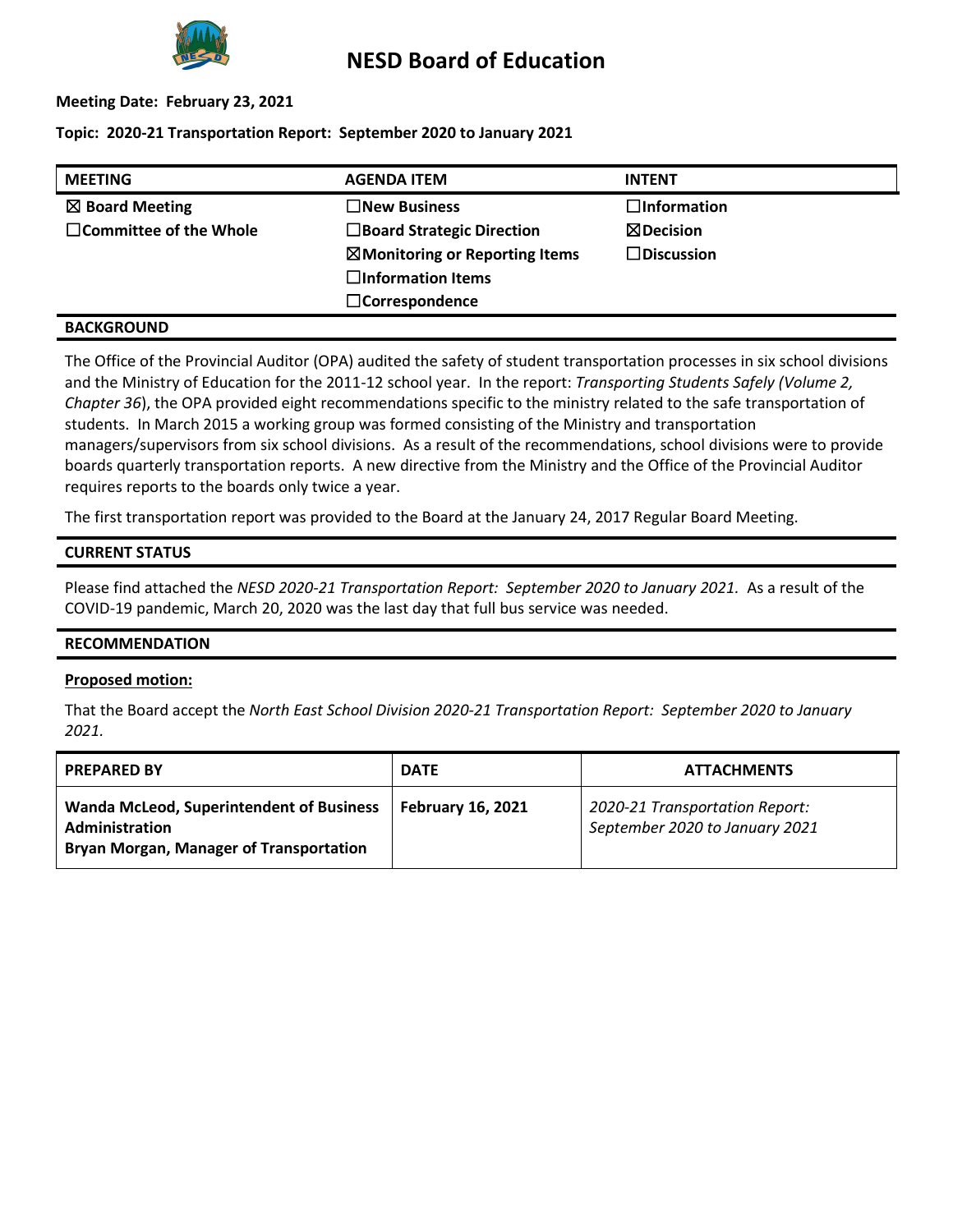# **Transportation Report: 2020-21 Report: September 2020 to January 2021**

| <b>TRANSPORTATION KEY RISKS</b> |  |
|---------------------------------|--|
|---------------------------------|--|

| <b>Key Risk</b>                              | <b>Strategies Used</b>                                                                                                                                                                                                                                                                                                                                                                                                                                                                                                                                                                              |
|----------------------------------------------|-----------------------------------------------------------------------------------------------------------------------------------------------------------------------------------------------------------------------------------------------------------------------------------------------------------------------------------------------------------------------------------------------------------------------------------------------------------------------------------------------------------------------------------------------------------------------------------------------------|
| <b>Driver</b><br>Competence                  | Driver abstracts are reviewed the month following the driver's birthdate<br>$\bullet$<br>Bus drivers are evaluated on a 3-year cycle - ride along program<br>$\bullet$<br>Area meetings and driver in-services are held annually<br>$\bullet$<br>*** Evaluations, meetings and in-services for drivers were/are cancelled due to<br>COVID-19 restrictions                                                                                                                                                                                                                                           |
| <b>Student</b><br><b>Behaviour</b>           | Registration form requires parents to agree that they have read the school bus<br>$\bullet$<br>safety rules. New families are sent a registration letter that highlights student<br>expectations<br>Cameras are installed on 66% of buses. Each year 10 cameras are installed to<br>$\bullet$<br>reach the goal of 100%<br>Some schools review school bus safety in early September.<br>$\bullet$                                                                                                                                                                                                   |
| <b>Vehicle</b><br>Maintenance<br>/ Condition | A preventative maintenance program is in place and followed. Buses are<br>$\bullet$<br>serviced every 4,000 km<br>SGI school bus inspections by NESD SGI certified mechanics are completed<br>$\bullet$<br>annually. Expiration dates of the inspections are monitored.                                                                                                                                                                                                                                                                                                                             |
| <b>External</b><br><b>Factors</b>            | Bus loading zones are monitored by schools during loading/unloading of<br>students<br>Bus drivers have means of communication (two-way radios) in the event of<br>$\bullet$<br>trouble with vehicle or road<br>Use of standardized forms to document all collisions involving buses<br>$\bullet$<br>Bus cancellation criteria for use during severe weather, including methods of<br>$\bullet$<br>communicating any cancellations<br>Require bus drivers to conduct and document evacuation drills with students at<br>least twice a year<br>GPS on buses, used to track buses in case of emergency |

*Key Focus Areas:*

Communication – Enhancing communications with drivers by encouraging e-mail use. Methods of communication with parents are being reviewed to improve reliability.

Recruitment – Currently have a standing advertisement for Casual Bus Drivers that has had some success. Advertising will also be placed on some maintenance and transportation fleet vehicles.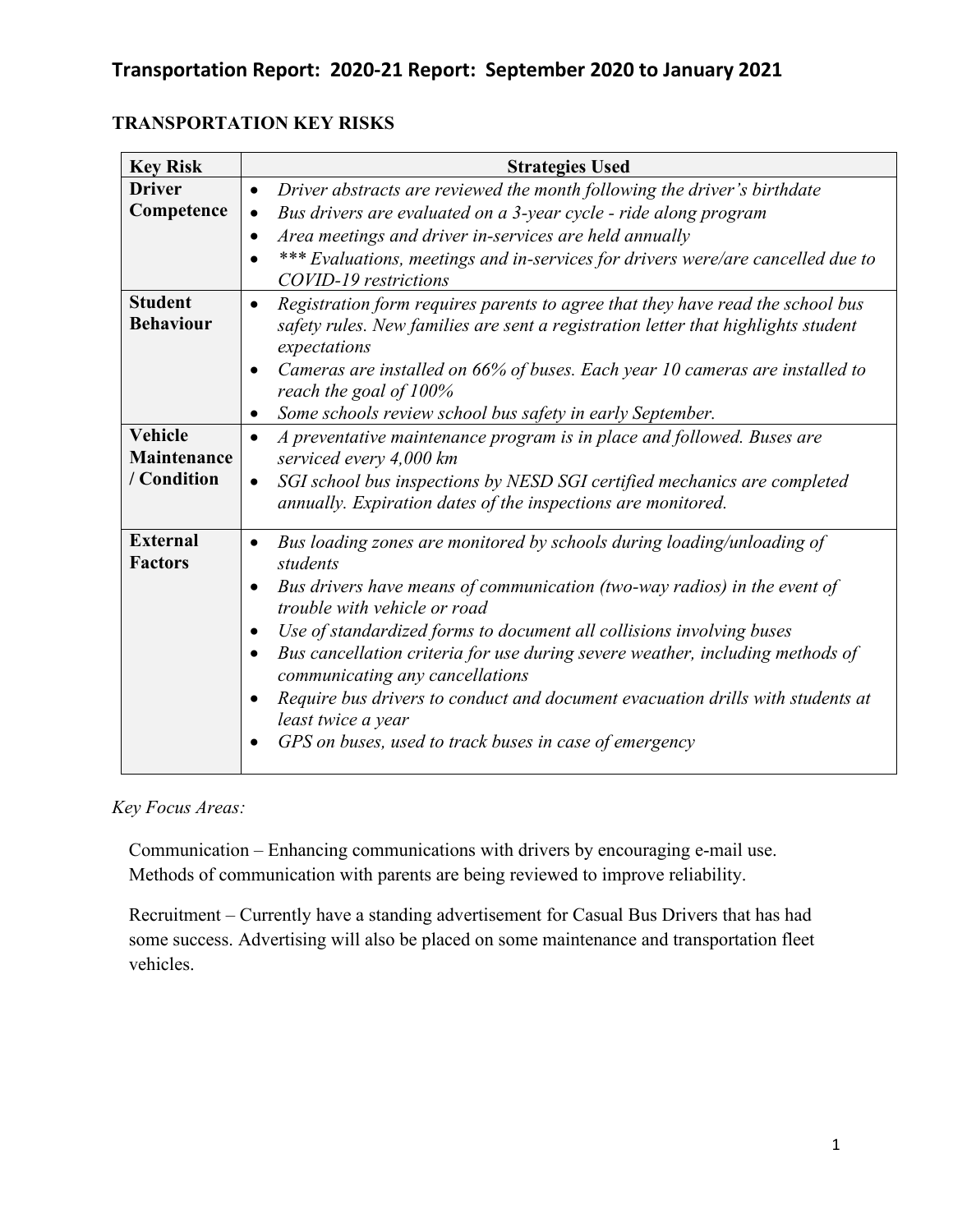|                                           | 19-20 School Year                 |                                              |              | 20-21 School Year |  |                            |                                         |              |
|-------------------------------------------|-----------------------------------|----------------------------------------------|--------------|-------------------|--|----------------------------|-----------------------------------------|--------------|
| <b>Performance Indicator</b>              | <b>Period</b><br>1<br>Sep-<br>Jan | <b>Period</b><br>$\mathbf{2}$<br>Feb-<br>Jun | <b>Total</b> |                   |  | Period<br>1<br>Sep-<br>Jan | Period<br>$\overline{2}$<br>Feb-<br>Jun | <b>Total</b> |
| Total students<br>transported             | 2946                              | 3076                                         | $- -$        |                   |  | 2755                       |                                         |              |
| Number of<br>transportation routes        | 70                                | 70                                           | 70           |                   |  | 70                         |                                         |              |
| Number of unfilled<br>routes              | $\mathbf{1}$                      | $\overline{0}$                               | 1            |                   |  | $\overline{2}$             |                                         |              |
| Number of route<br>cancellations:         | 454                               | 158                                          | 612          |                   |  | 994                        |                                         |              |
| Mechanical                                | 26                                | $\overline{7}$                               | 33           |                   |  | 28                         |                                         |              |
| Weather                                   | 178                               | 106                                          | 284          |                   |  | 636                        |                                         |              |
| No substitute driver                      | 250                               | 45                                           | 295          |                   |  | 326                        |                                         |              |
| Other                                     | $\Omega$                          | $\theta$                                     | $\theta$     |                   |  | $\overline{4}$             |                                         |              |
| Average age of bus fleet                  | 7.3<br>years                      | 7.3<br>years                                 | --           |                   |  | 7.1<br>years               |                                         |              |
| Capacity utilized on bus<br>(average)     | 77.5%                             | 78%                                          | --           |                   |  | 71%                        |                                         |              |
| Average one-way ride<br>time (in minutes) | 22                                | 22                                           | $- -$        |                   |  | 22                         |                                         |              |
| Longest one-way ride<br>time (in minutes) | 87                                | 87                                           | --           |                   |  | 82                         |                                         |              |

# **TRANSPORTATION PERFORMANCE INFORMATION**

## **Report Period 1**

Total students transported: Reduced passenger count closely compares to the increase in home/on-line schooling.

Number of unfilled routes: Two routes were unfilled due to longer-term absences. One route in Nipawin was open from mid-November and was filled January 4, 2021. The second route, in Arborfield, has been open since the end of November and continues to be unfilled due to a lack of spare drivers.

Route Cancellations: Each run, morning and afternoon are counted separately, (each route has two runs per day).

Route Cancellations – Weather: seven cancellations were division-wide (70 runs each) due to either freezing rain and snow or temperatures.

Route Cancellations – No substitute driver: The casual driver pool in several areas was reduced due to several taking long term route positions resulting in the inability to cover other routes. Long-term absences are included in the count. Recruitment continues to be problematic throughout the province. Route Cancellations – Other: Buses were either stuck, or had no passengers for the afternoon run when the morning was cancelled.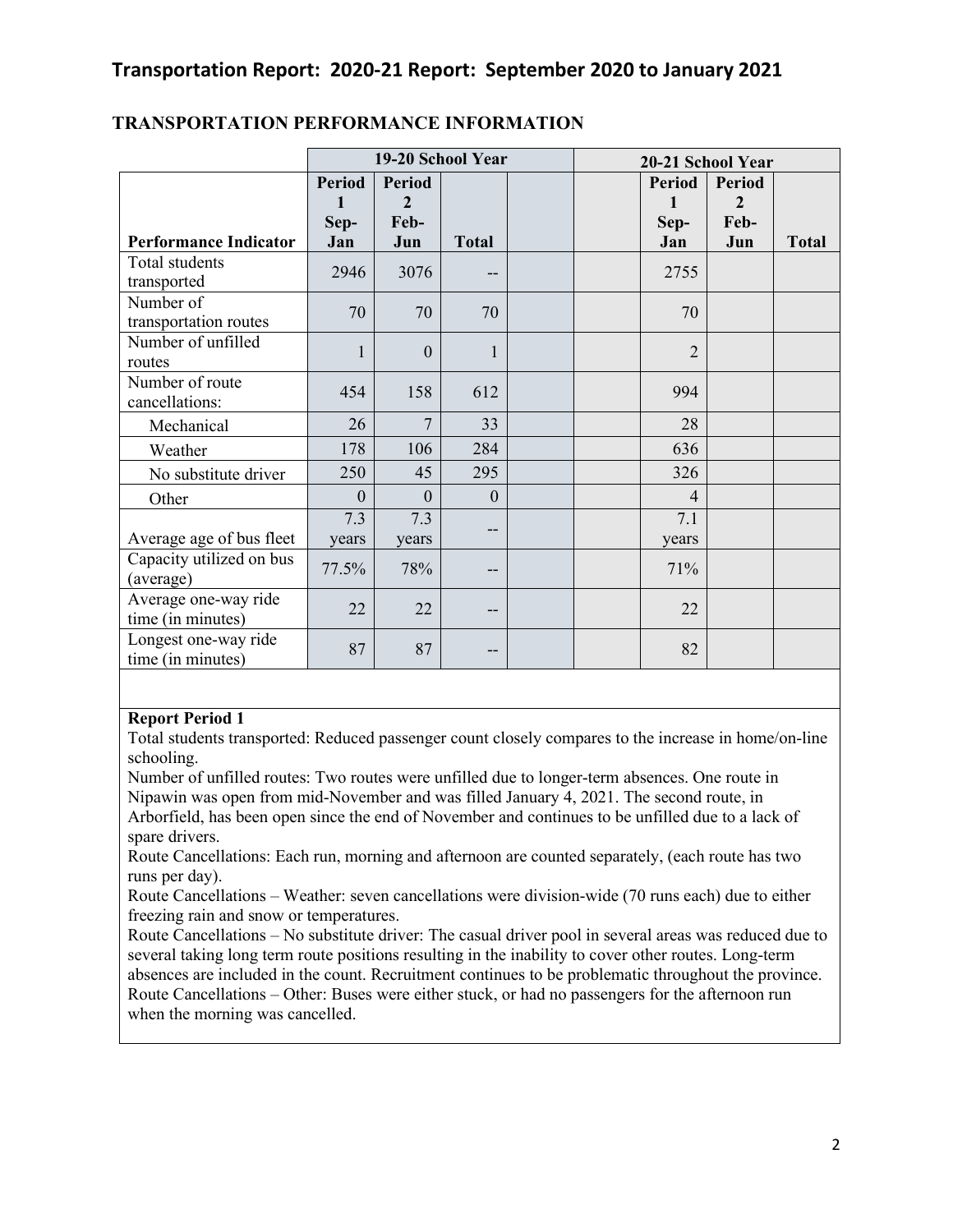# *Emerging issues:*

Recruitment of new drivers has always been difficult. COVID and longer-term absences have taken casual drivers from the pool hampering the ability to cover routes. COVID restrictions have also had a detrimental effect on SGI's "S" endorsement testing. Appointments for written and road tests have been up to eight weeks from the time of booking. School bus drivers are tested by SGI every five years. Current school bus drivers were given a one-year extension on their qualification to ease current pressures, however, a backlog of testing for the existing bus drivers could occur in the future.